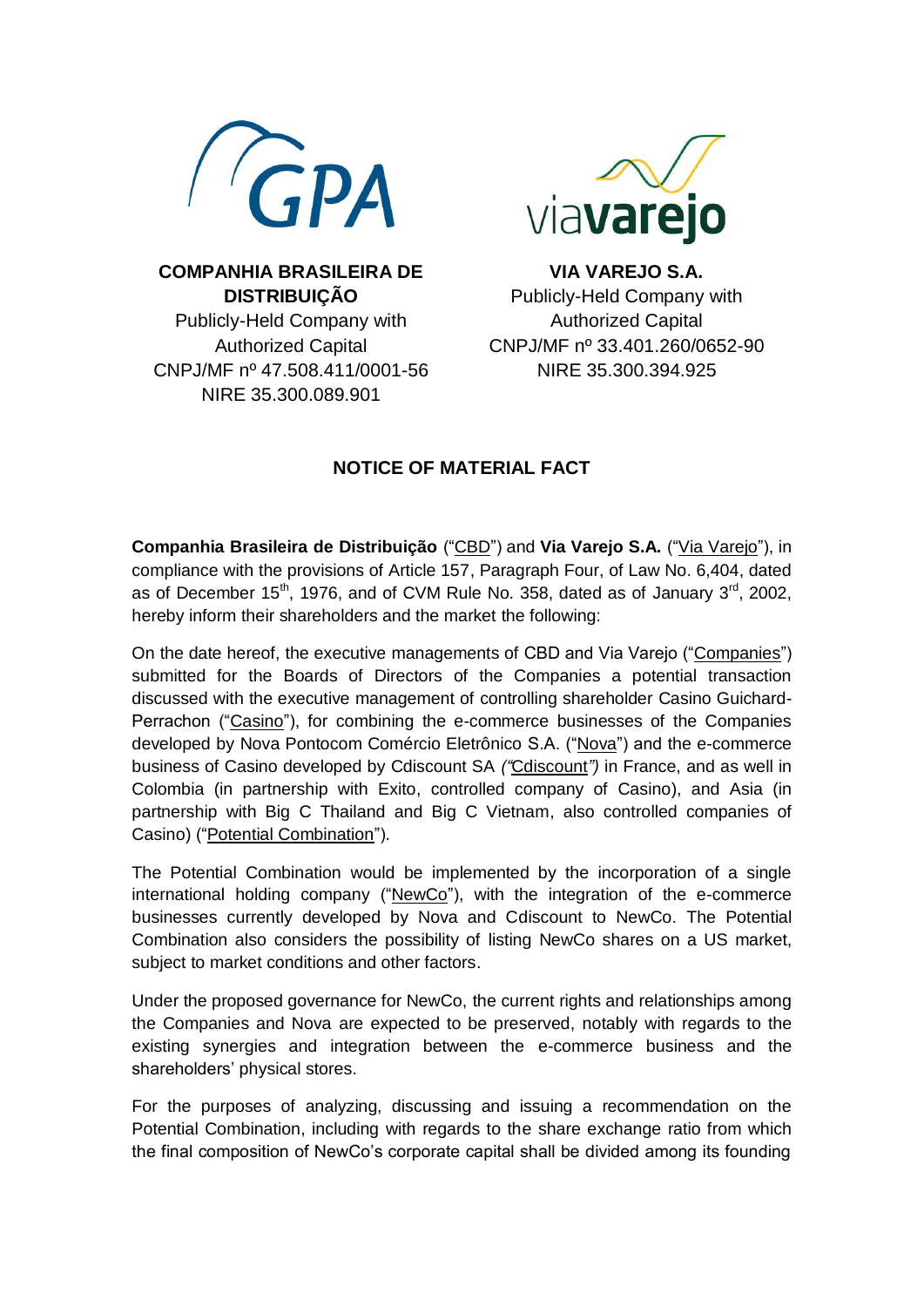shareholders, the Board of Directors of CBD, in compliance with the company's policy for related party transactions, has resolved on the date hereof to create a special committee consisting of a majority of independent directors, namely Mr. Eleazar de Carvalho Filho, Mr. Luiz Aranha Correa do Lago and Mrs. Maria Helena dos Santos Fernandes Santana.

For the same purposes, the Board of Directors of Via Varejo also resolved on the date hereof to create a special committee which will consist of a majority of independent directors, namely Mr. Alberto Guth, Mr. Christophe Hidalgo and Mr. Renato Carvalho.

The special committees may, if necessary, hire external and independent consultants and advisors to advise the work of such committees, and interact one with another. Once the special committees have issued their recommendations with respect to the Potential Combination, the Boards of Directors of the Companies will reconvene to further consider and reach a decision with respect to the Potential Combination.

The consummation of the Potential Combination is conditioned on the final approval of the competent governance bodies of Casino, CBD, Exito and Via Varejo, as well as on the approval of the relevant authorities that are necessary.

The Companies will revert again to shareholders and the market once the analysis of the Potential Combination finishes.

*Cdiscount: with business volumes of \$2.1bn<sup>1</sup> in 2013 (including the marketplace), Cdiscount is a leader of e-commerce in France. Three new websites, under the Cdiscount brand, were launched during the first quarter of 2014 in Colombia, Thailand and Vietnam, relying on the expertise, know-how and knowledge of the Group*

*Nova: with business volumes of \$2.0bn<sup>1</sup> in 2013, Nova is the second largest ecommerce group in Brazil. Nova develops an e-commerce offer through pontofrio.com, casasbahia.com.br, extra.com.br, barateiro.com, partiuviagens.com.br and its B2B solutions in particular through eHub.com.br. Nova launched in 2013 the first marketplace in Brazil.*

NOTE TO US INVESTORS: This notice is being made pursuant to and in accordance with Rule 135 under the Securities Act of 1933, as amended. As required by Rule 135, this notice does not constitute an offer to sell or the solicitation of an offer to buy securities, and shall not constitute an offer, solicitation or sale in any jurisdiction in which such offer, solicitation or sale would be unlawful prior to registration or qualification under the securities laws of that jurisdiction. This notice contains forwardlooking statements regarding potential future events that are subject to the "safe harbor" provisions of the U.S. Private Securities Litigation Reform Act of 1995. All

1

<sup>&</sup>lt;sup>1</sup> Historical financial information reported in  $\epsilon$  has been converted into U.S. Dollars based on the average currency exchange rate of the European Central Bank for 2013.